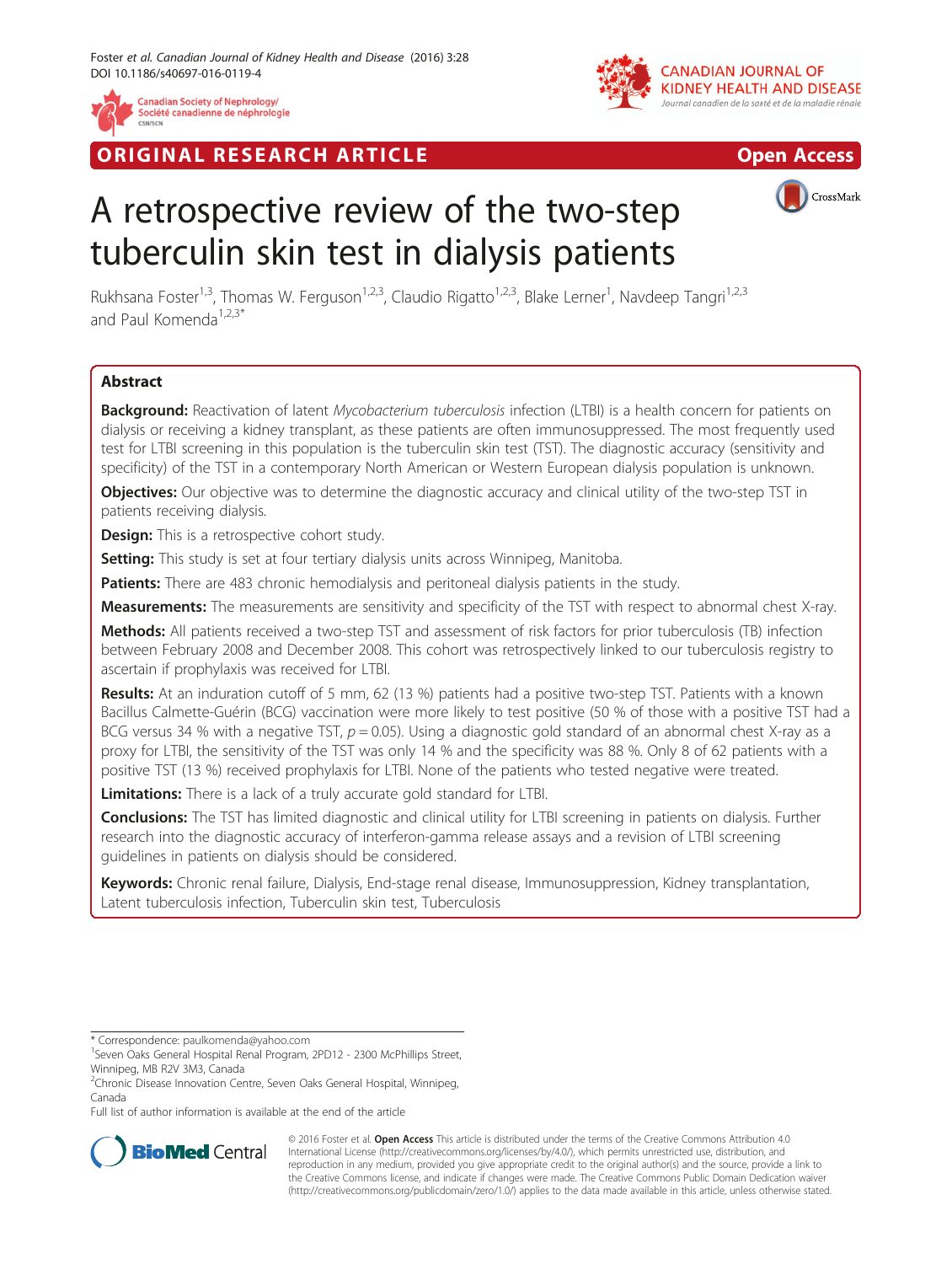# Abrégé

Mise en contexte: La réactivation d'une infection latente à Mycobacterium Tuberculosis demeure une préoccupation constante pour la santé des patients recevant des traitements de dialyse de même que pour les receveurs d'une greffe puisque ces patients sont souvent immunodéprimés. Le test le plus fréquemment utilisé pour le dépistage des infections tuberculeuses latentes (ITL) chez cette population est le test cutané à la tuberculine (TCT). Néanmoins, l'exactitude du diagnostic (sensibilité et spécificité) du TCT demeure inconnue pour les populations de patients actuellement sous dialyse en Amérique du nord et en Europe de l'ouest.

Objectif de l'étude: Cette étude visait à évaluer la précision diagnostique et la pertinence clinique de ce test de dépistage en deux étapes chez les patients recevant des traitements de dialyse.

Cadre et type d'étude: Il s'agit d'une étude de cohorte rétrospective qui s'est tenue dans quatre unités de dialyse en centre de soins tertiaires à Winnipeg, au Manitoba.

Patients: La cohorte était constituée de 483 patients sous hémodialyse chronique ou sous hémodialyse péritonéale.

Mesures: La sensibilité et la spécificité du TCT ont été évaluées sur la base d'une radiographie pulmonaire anormale.

Méthodologie: Au cours de la période comprise entre février et décembre 2008, tous les participants avaient subi les deux étapes du TCT et fait l'objet d'une évaluation de leurs facteurs de risque attribuables à des antécédents d'infection tuberculeuse. La cohorte a été reliée de façon rétrospective aux registres actuels de la tuberculose afin de vérifier si les mesures de prophylaxie avaient été suivies.

Résultats: À la valeur seuil d'induration de 5 mm, 62 patients (13 %) ont obtenu un résultat positif au TCT réalisé en deux étapes. Les patients qui avaient été vaccinés contre le BCG (bacille de Calmette et Guérin) par le passé étaient plus susceptibles d'obtenir un résultat positif. La moitié (50 %) des patients présentant un résultat positif au TCT avaient reçu le vaccin alors que cette proportion était de seulement 34 % parmi les patients qui avaient eu un résultat négatif (p = 0,05). À titre d'indicateur de la présence d'une ITL, le recours à une radiographie pulmonaire anormale a permis d'établir la sensibilité du TCT à 14 % alors que la spécificité s'est élevée à 88 %. Seuls huit des 62 patients ayant obtenu un résultat positif au TCT avaient suivi les mesures prophylactiques adéquates et aucun des patients ayant obtenu un résultat négatif au TCT n'a été traité.

Limites de l'étude: Il n'existe aucune norme de référence véritablement précise en ce qui concerne les ITL.

Conclusions: Le test cutané à la tuberculine s'avère d'une pertinence diagnostique et clinique limitée pour le dépistage des infections tuberculeuses latentes chez les patients sous dialyse. La fiabilité diagnostique de mesures telles que le test de libération d'interféron gamma devrait être davantage explorée. De plus, une révision des lignes directrices en matière de dépistage des ITL chez les patients sous dialyse devrait être prise en considération.

# What was known before

The two-step tuberculin skin test is often used to diagnose latent tuberculosis infection (LTBI) in dialysis patients. This test has been shown to offer poor diagnostic accuracy in this population due to their immunosuppressed state and the cross-reaction with the Bacillus Calmette-Guérin (BCG) vaccination.

# What this adds

This is one of the largest evaluations of the diagnostic accuracy of the TST in a dialysis population within a non-endemic North American population. Additionally, we followed patients to ascertain if prophylaxis was received following diagnosis.

## Background

Mycobacterium tuberculosis (tuberculosis (TB)) infection is a major global health concern. An estimated nine million new cases of TB were diagnosed in 2013, and up to one third of the world population is estimated to have latent tuberculosis infection (LTBI) [\[1](#page-7-0), [2](#page-7-0)]. Patients with kidney failure are at particularly high risk for LTBI reactivation. These patients have altered cell-mediated immunity that manifests as systemic immunodeficiency and other risk factors for activation such as older age, immune suppressive therapy, and comorbid conditions such as diabetes [\[3](#page-7-0)–[5](#page-7-0)]. Patients receiving dialysis are 10–25 times more likely to experience reactivation of LTBI than the general population [\[6, 7](#page-7-0)].

Reactivation of LTBI and its spread within the hemodialysis unit are of particular concern, as transmission in hemodialysis units is facilitated by frequent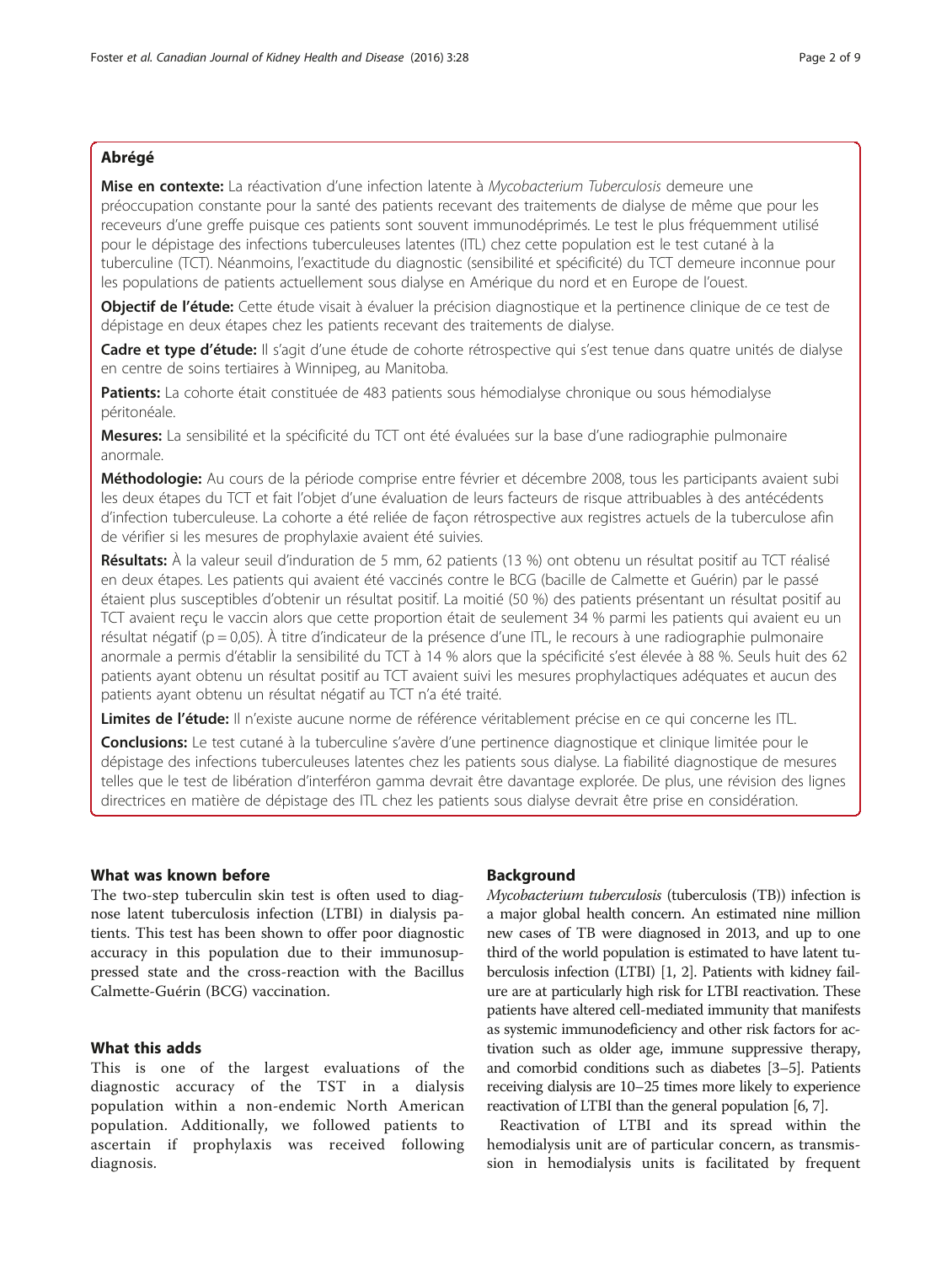hospital visits, dialyzing in close proximity, and underlying immune dysfunction as a result of kidney failure [[8, 9\]](#page-7-0). Moreover, diagnosis of TB is challenging in kidney disease because of its atypical presentation characterized by an insidious onset, symptoms mimicking those of kidney failure, and more frequent extrapulmonary manifestations [\[10](#page-7-0)]. Furthermore, identifying and treating LTBI prior to transplantation in transplant-eligible patients is critical because these patients are at extreme risk for reactivation post transplantation as a consequence of induction and maintenance immunosuppressive therapy [[11, 12](#page-7-0)]. Currently, the international guidelines body, Kidney Disease: Improving Global Outcomes (KDIGO), advises screening of immunosuppressed kidney failure patients with the tuberculin skin test (TST) followed by the management of TST-positive patients with anti-TB prophylaxis [[13, 14\]](#page-7-0).

Although the TST is an accurate diagnostic tool for LTBI in the general population with a sensitivity approaching 100 % [\[15](#page-7-0)], there are several factors which likely diminish its utility in patients with kidney failure. Uremic immune anergy can decrease sensitivity, whereas prior exposure to non-tuberculosis mycobacteria or BCG vaccination, both more frequent in dialysis populations, can greatly reduce the specificity of the TST [[7, 11, 16](#page-7-0), [17](#page-7-0)]. Information regarding the accuracy of the TST in a North American or Western European dialysis population is lacking because most studies to date have been conducted in countries with endemic rates of TB [\[12](#page-7-0)]. The objective of the present study was to determine the diagnostic accuracy of the TST in detecting LTBI in hemodialysis patients, using prospective data from a Canadian provincial screening program.

# Methods

Ethics approval was obtained from the University of Manitoba Health Research Ethics Board (ethics # HS15663); the Winnipeg Regional Health Authority (WRHA) and Manitoba Health Information Privacy Committee (HIPC) provided approval for all linkages and uses of the data.

# Data sources

# Manitoba renal program TB screening database

The Manitoba Renal Program (MRP) includes four major hospital dialysis units in Winnipeg, Manitoba. Between September 2007 and February 2008, there were four confirmed cases of active TB diagnosed within the MRP, leading to the implementation of a comprehensive screening protocol from February 2008 to December 2008. It included a two-step TST in 483 patients dialyzing in Winnipeg during that time. The screening process involved a patient questionnaire, abstraction of clinical data on risk factors from patient records, chest radiograph, and two-step TST. Following a positive test, patients were referred for follow-up and treatment if deemed appropriate by a clinician.

During screening, the following clinical data was gathered: demographic information such as age, sex, dialysis modality, race, and country of origin and risk factors for TB including previous TB infection, history of close contact with active TB cases, BCG vaccination status, human immunodeficiency virus (HIV) infection or other cause of immunosuppression, and previous TST results. The chest radiograph was examined by a radiologist for evidence of TB lesions, and the dialysis unit nursing staff administered the TST. This involved a 5-unit (0.1 mm) intradermal injection of tuberculin purified protein derivative (PPD) on the volar aspect of the patient's arm (Mantoux method). The first injection site was examined between 48 and 72 h after administration, and if negative, a second "booster" injection was given 1 to 2 weeks later. The diameter of the induration was measured and recorded. Data was collected on paper case report forms and subsequently entered into an electronic database.

## Manitoba TB and LTBI registries

TB is a reportable disease in Canada, and surveillance of TB in Manitoba is the responsibility of the Manitoba Health (MH)—Public Health Branch. As such, the MH is responsible for maintaining provincial registries of all laboratory and clinically confirmed cases of TB, as well as individuals confirmed as having LTBI, and those who subsequently received prophylaxis for LTBI. Accessed through the MH and the Public Health Agency of Canada, these registries were linked to the MRP screening database in order to identify individuals diagnosed with LTBI and/or prescribed pharmacotherapy for LTBI. It should be noted that Manitoba has a stable population with an emigration rate of  $\langle 1.5 \times 10^8 \rangle$  [\[18](#page-7-0)], making these registries reliable sources for tracking patient outcomes.

### Integrated Public Health Information System (iPHIS)

This database tracks cases of active TB infection and was used to verify which patients developed active TB as per the World Health Organization (WHO) criteria.

## Data linkages

The databases were linked via a unique patient health number. Patient data was linked by the respective holding agencies and completely de-identified prior to analysis, maintaining patient anonymity (Fig. [1\)](#page-3-0).

### Statistical analysis

Patient characteristics were summarized, tabulated, and compared using appropriate tests  $(t$  test, chi-square test, and Fisher's exact test where applicable). The primary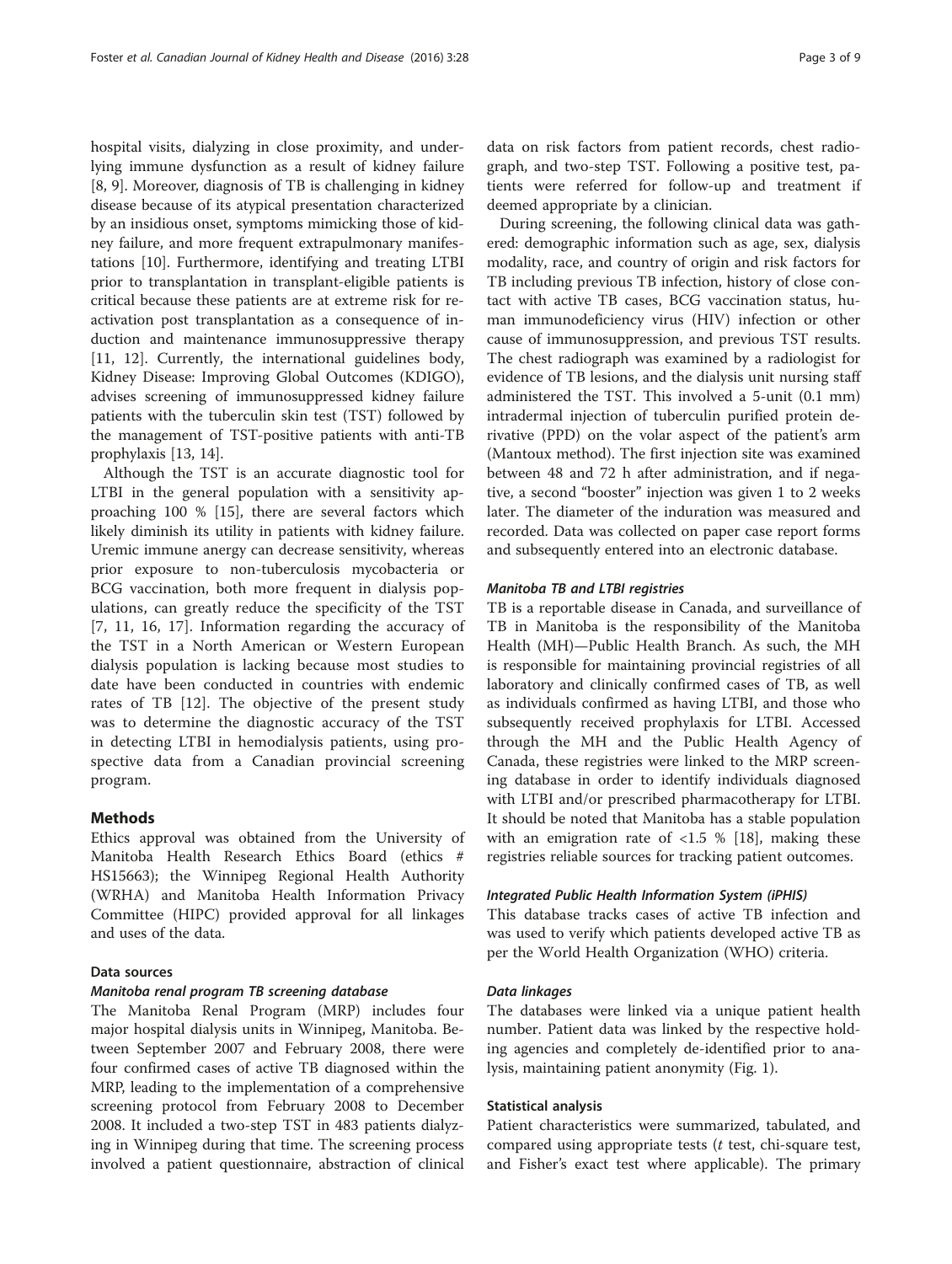<span id="page-3-0"></span>

aim of this study was to ascertain the accuracy of the TST in diagnosing LTBI. We used the presence of radiographic evidence of previous TB infection, including pulmonary infiltrates, tissue loss, and cavitations in the upper lobe segments, as the reference standard for diagnosis of LTBI. The chest radiograph was available and accurately reported in 96 % of the patients. Additional WHO criteria for LTBI including history of TB and close contact with active TB were not as complete, but we did use a composite including chest X-ray or common risk factors from published literature [\[12](#page-7-0)] in a sensitivity analysis. This approach has been widely used due to limitations in reporting and collection of data pertaining to TB risk factors [\[19, 20](#page-7-0)]. We classified the TST response as either positive or negative, using both 5 (primary analysis) and 10 mm (secondary analysis) induration thresholds. Two-by-two classification tables were created, and standard diagnostic test performance characteristics (sensitivity and specificity) were determined for each TST threshold.

As secondary aims, we additionally calculated the sensitivity and specificity of the TST and chest radiograph with respect to the clinical diagnosis of LTBI in the LTBI registry and determined the number of patients who received treatment for active TB over the 5-year follow-up period.

# Results

A total of 602 patients underwent initial risk assessment for LTBI. Subsequently, 483 (237 males and 246 females) were screened for LTBI, including the administration of a two-step TST and chest X-ray. Of these patients, 15 had a clinical diagnosis of LTBI and 8 were given prophylactic TB treatment (Fig. [2\)](#page-4-0). The average age was 62.3 years (standard deviation 16.3) and 59 % of patients were white, while 41 % were non-white.

Table [1](#page-5-0) shows the association between the TST results and the collected demographic factors when considering 5- and 10-mm induration cutoffs. When considering a 5-mm induration cutoff, there was no correlation between the TST results and age, sex, or dialysis site. Participants with a positive TST exhibited a statistical trend towards a higher rate of BCG vaccination than patients who tested negative (34 vs. 25 %,  $p = 0.10$ ). Excluding patients with unknown BCG status from the analysis, BCG vaccination status become associated with a positive TST result (50 vs. 35 %;  $p = 0.05$ ). Those with a negative TST were more likely to be white (64 %) than those who tested positive (29 %) ( $p < 0.01$ ). There was no statistically significant difference between those who were on peritoneal dialysis  $(n = 101)$  versus those on facilitybased hemodialysis ( $n = 382$ ) ( $p = 0.75$  at a 5-mm induration and  $p = 0.19$  at a 10-mm induration). We found similar results in the univariate analyses of other demographic factors when considering a cutoff induration of 10 mm.

Based on a 5-mm threshold, 62 (13 %) of the 483 patients had a positive TST result, with 42 testing positive on the first administration and 20 testing positive on the second administration. Of the patients who tested positive, 14 had evidence of LTBI on X-ray, yielding a sensitivity of 14 %. Of patients testing negative, 319 had no radiographic evidence of LTBI, giving a specificity of 88 %. When a 10-mm induration was considered, 45 (9 %) patients tested positive, with 28 testing positive on the first administration and 17 testing positive on the second administration. Of these, 12 showed radiographic evidence of LTBI, resulting in a sensitivity of 12 % and a specificity of 91 %. Finally, when using multiple risk factors including radiographic evidence of disease, history of close contact with TB infection, or previous history of disease as a the reference standard for LTBI in a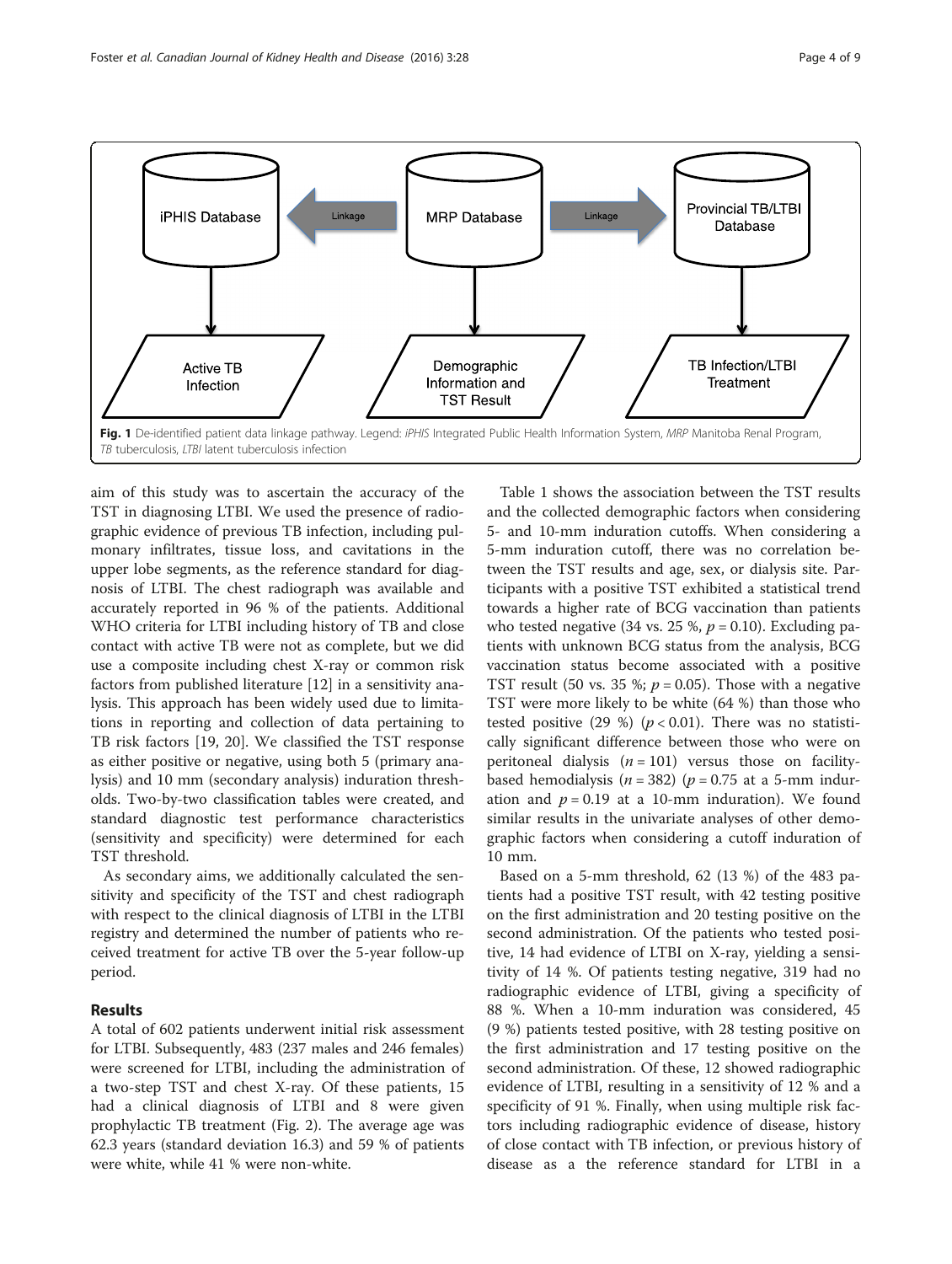<span id="page-4-0"></span>

secondary analysis, the sensitivity and specificity of the TST based on a 5-mm induration was 15 and 88 %, respectively (contingency tables are available in Additional file [1\)](#page-6-0).

# Association of TST results with prophylaxis

Linking the study cohort to provincial TB and LTBI registries, we found that only 8 patients received LTTB prophylaxis. Their mean age was 54.3 years, and the age of those who did not fit the criteria for prophylaxis was 62.5. Notably, among those patients who received prophylaxis, only 2 of the 8 had an abnormal chest radiograph. Due to the small number of individuals who received prophylaxis for LTBI, we lacked statistical power to compare the group with those who received no prophylaxis. An overview of the characteristics of patients who received isoniazid (INH) or rifampin (RMP) is displayed in Table [2.](#page-5-0)

At the time of data linkage, we noted that 3 patients who were part of the 2008 screening protocol subsequently developed active TB infection. All three were Canadian-born non-white females who displayed no symptoms of TB infection at the time of TST screening. The screening protocol demonstrated heterogeneous results across chest radiographs and TST tests for these 3 patients.

# **Discussion**

In our study examining the diagnostic accuracy of the TST for detecting LTBI in a Canadian dialysis population, we found that the TST had poor sensitivity at both 5- and 10-mm thresholds of induration. Only 10 of the 62 patients who had a positive TST (and 5 patients with a negative TST) were found to have clinically diagnosed LTBI in the Manitoba TB and LTBI registries. Furthermore, only 8 of the 15 patients with LTBI were prescribed prophylaxis. In addition, one of three active TB cases had both a normal chest X-ray and negative TST result.

We hypothesize that the diminished sensitivity of the TST is likely a result of high rates of cutaneous anergy (40–50 %) reported in those with kidney failure [\[9](#page-7-0), [11, 21\]](#page-7-0). Furthermore, false-positive results often occur in patients exposed to non-tuberculosis mycobacteria and the BCG vaccine [\[7](#page-7-0), [11, 16, 17](#page-7-0)], also in concordance with our findings.

There are four drugs commonly used to treat tuberculosis: INH, RMP, pyrazinamide (PZA), and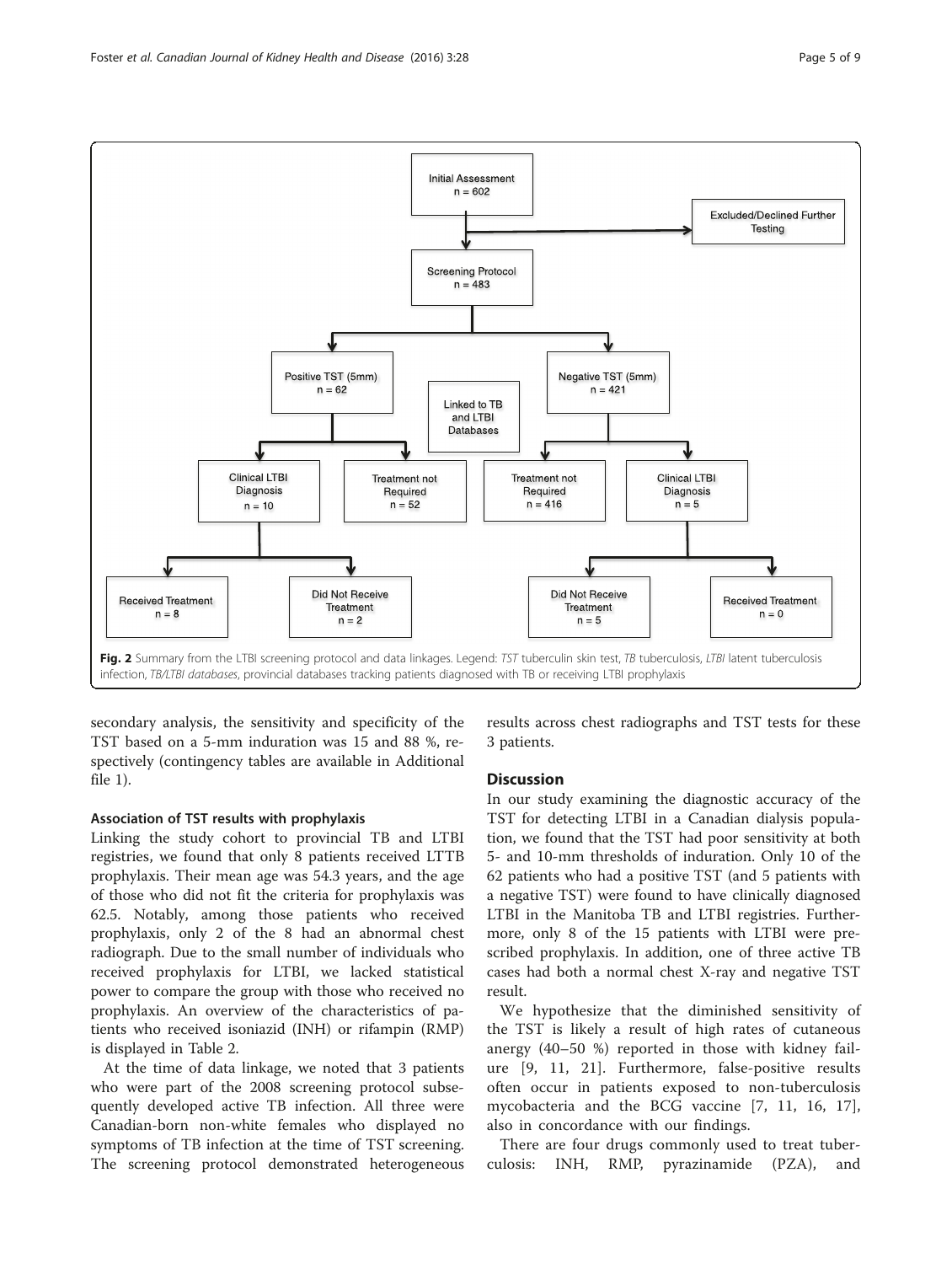| Characteristic                           | $n = 62$ | Positive TST, 5 mm Negative TST, 5 mm P value<br>$n = 421$ |        | $n = 45$ | Positive TST, 10 mm Negative TST, 10 mm<br>$n = 438$ | $P$ value |
|------------------------------------------|----------|------------------------------------------------------------|--------|----------|------------------------------------------------------|-----------|
|                                          |          |                                                            |        |          |                                                      |           |
| Race                                     |          |                                                            | < 0.01 |          |                                                      | < 0.01    |
| White                                    | 28.6 %   | 64.1 %                                                     |        | 28.6 %   | 62.8 %                                               |           |
| Non-white                                | 71.4 %   | 35.9 %                                                     |        | 71.4 %   | 37.2 %                                               |           |
| <b>BCG</b>                               |          |                                                            | 0.1    |          |                                                      | 0.15      |
| Vaccinated                               | 33.9 %   | 25.4 %                                                     |        | 35.6 %   | 25.6 %                                               |           |
| Not vaccinated                           | 33.9 %   | 48.5 %                                                     |        | 33.3 %   | 48.0 %                                               |           |
| Unknown                                  | 32.3 %   | 26.1 %                                                     |        | 31.1 %   | 26.5 %                                               |           |
| Chest radiograph                         |          |                                                            | 0.82   |          |                                                      | 0.57      |
| Suggestive of TB                         | 22.6 %   | 20.7 %                                                     |        | 26.7 %   | 20.3 %                                               |           |
| Not suggestive of TB                     | 72.6 %   | 75.8 %                                                     |        | 68.9 %   | 76.0 %                                               |           |
| Not performed                            | 4.8 %    | 3.6 %                                                      |        | 4.4 %    | 3.7 %                                                |           |
| Dialysis Center (HD only)                |          |                                                            | 0.18   |          |                                                      | 0.11      |
| <b>HSC</b>                               | 58.0 %   | 43.9 %                                                     |        | 44.0 %   | 61.5 %                                               |           |
| SOGH                                     | 18.0 %   | 25.2 %                                                     |        | 25.2 %   | 15.4 %                                               |           |
| SBGH                                     | 24.0 %   | 30.9 %                                                     |        | 30.8 %   | 23.0 %                                               |           |
| Peritoneal dialysis                      | 19.4 %   | 21.1 %                                                     | 0.75   | 13.3 %   | 21.7 %                                               | 0.19      |
| Clinical diagnosis of LTBI (TB Registry) | 16.1 %   | 1.2%                                                       | < 0.01 | 20.0 %   | 1.4 %                                                | < 0.01    |

<span id="page-5-0"></span>Table 1 Baseline characteristics stratified by TST results

Age presented as mean ± standard deviation, categorical variables presented as percentages

TST tuberculin skin test, BCG Bacillus Calmette-Guérin, TB tuberculosis, HSC Health Sciences Centre, SOGH Seven Oaks General Hospital, SBGH Saint Boniface General Hospital, LTBI latent tuberculosis infection

| Characteristic                    | $N = 8$         |
|-----------------------------------|-----------------|
| Age (years)                       | $54.3 \pm 14.7$ |
| $BCG, n$ $(\%)$                   |                 |
| Vaccinated                        | 5 (62.5 %)      |
| Not vaccinated                    | $2(25.0\%)$     |
| Unknown                           | $1(12.5\%)$     |
| Chest radiograph                  |                 |
| Suggestive of TB                  | 2(25%)          |
| Not suggestive of TB              | 6(75%)          |
| Dialysis Center (HD only)         |                 |
| <b>HSC</b>                        | 5 (71 %)        |
| SOGH                              | 1(14%           |
| <b>SBGH</b>                       | $1(14\%)$       |
| Peritoneal dialysis               | 1(13%)          |
| Clinical diagnosis of LTBI, n (%) | 8 (100 %)       |

LTBI latent tuberculosis infection, BCG Bacillus Calmette-Guérin, TB tuberculosis, HSC Health Sciences Centre, SOGH Seven Oaks General Hospital, SBGH Saint Boniface General Hospital

ethambutol (EMB), with INH being the first-line prophylaxis. The use of INH is not benign; there are many possible adverse effects including hepatitis, skin rash, flu-like syndrome, thrombocytopenia, and gastrointestinal upset. The incidence of adverse events from INH increases with age and is greatest in patients over 65 with comorbid conditions [[22](#page-7-0)]. This may explain the small number of patients who were offered LTBI prophylaxis, as many patients may have been ineligible due to advanced age and comorbidities such as liver disease. Moreover, standard of care requires transplant candidates, who are often younger [[23, 24\]](#page-7-0), to receive the TST and prophylaxis if needed. This may have further contributed to the selection of younger patients offered pharmacologic therapy. Finally, these considerations highlight the importance of selectively screening only those patients who will actually qualify for prophylaxis, as recommended by the Canadian Tuberculosis Standards [[22\]](#page-7-0).

Our results are in keeping with previous findings from developing countries and highlight the low sensitivity and specificity of the TST in diagnosing LTBI in those with kidney failure [[11, 16](#page-7-0), [21\]](#page-7-0), as well as the low rates of corresponding prophylaxis in those who do test positive with the TST [[8, 25, 26](#page-7-0)]. A significant association was found between TST results and race, with white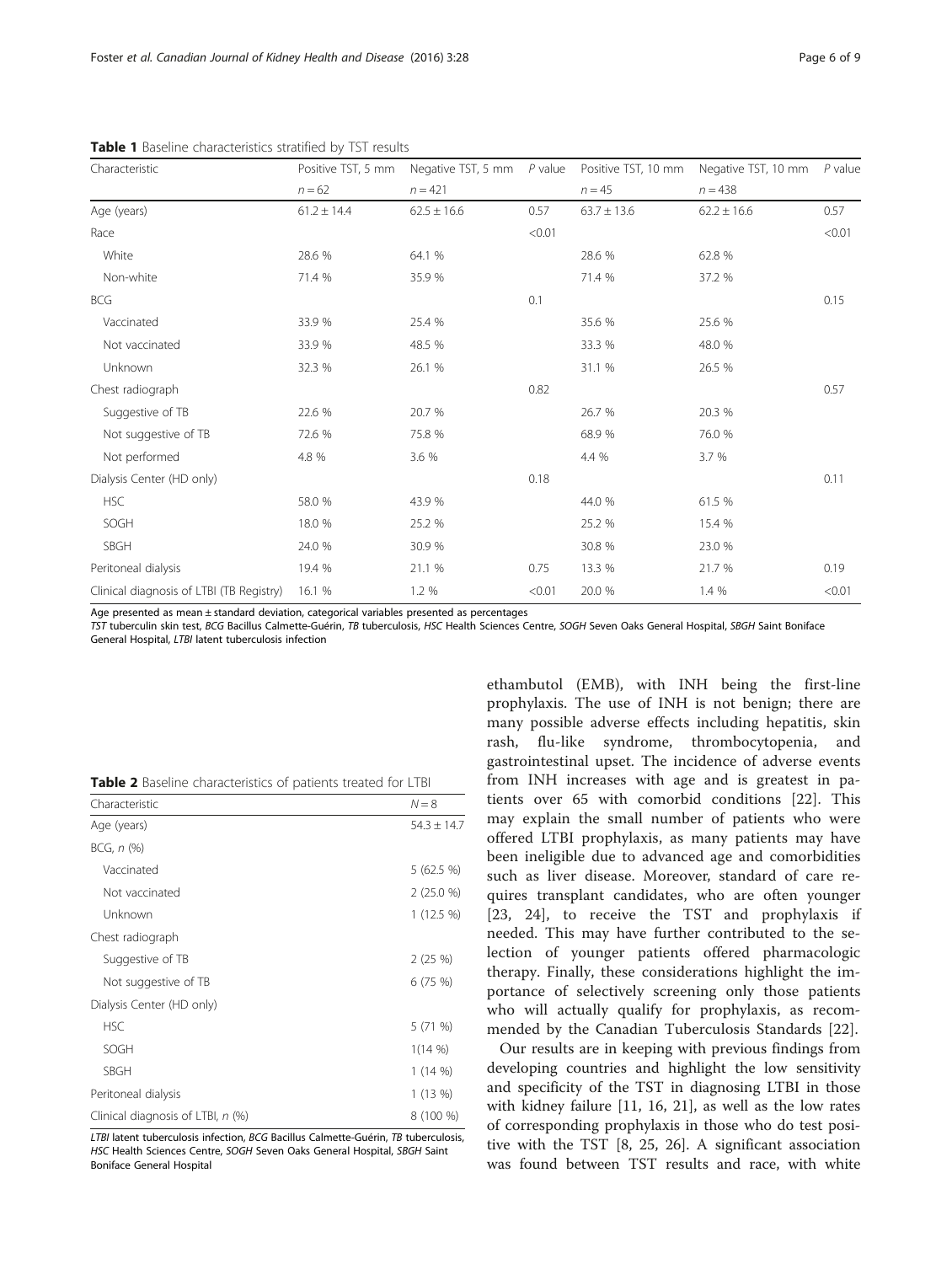<span id="page-6-0"></span>participants being less likely to test positive for LTBI than those from other ethnicities. This is not surprising because while overall TB rates in Canada have consistently declined, TB rates for Canadian-born aboriginal and foreign-born individuals are rising [[22](#page-7-0)]. A similar trend has been noted in the USA with both overall and foreign-born TB rates declining but foreign-born rates decreasing at a much slower rate. Hispanic and Asian US immigrants may be affected up to 26 times more than non-Hispanic white individuals [[27\]](#page-7-0). This phenomenon is likely due to factors such as immigration from endemic TB regions, generally lower socioeconomic status and educational resources, and more crowded living conditions among non-whites [[28, 29\]](#page-8-0).

While the TST is currently the most widely used diagnostic tool for LTBI, our results support the investigation of alternative diagnostic strategies for LTBI in dialysis patients. Several bodies now recommend using interferon-gamma release assays (IGRAs) as an alternative to TST in order to screen at-risk populations in high- and middle-income countries, including patients on dialysis and those awaiting transplant [[22,](#page-7-0) [30](#page-8-0)]. IGRAs have increased sensitivity and specificity in dialysis patients; however, they are not typically employed in kidney failure patients [[31\]](#page-8-0), presumably because of the increased cost on a per-test basis [\[32\]](#page-8-0).

IGRAs have many advantages over the TST as a diagnostic tool for LTBI. Like the TST, IGRAs assess the immune response to TB antigens, but with increased specificity [\[33\]](#page-8-0), and although IGRAs are also subject to anergy [[34\]](#page-8-0), they may be less susceptible to uremic immunosuppression [[33](#page-8-0), [35\]](#page-8-0). Furthermore, the "boosting" effect that can been seen in patients subjected to repeated TST testing is absent [[33](#page-8-0), [35\]](#page-8-0); they require less technical acumen, eliminating diagnostic variability, and they are less cumbersome for the patient since a followup assessment is not needed. While the immediate costs of IGRAs are higher than those of TST, they may be more cost-effective in this population when considering long-term outcomes [[32\]](#page-8-0). Some studies have shown that the sensitivity of IGRAs may be reduced post hemodialysis, but even under these conditions, IGRAs have a higher sensitivity than the TST [\[35](#page-8-0), [36](#page-8-0)].

Our study has important clinical and research implications. First, since the TST has poor diagnostic performance for diagnosis of LTBI in those with kidney failure, it must be cautiously interpreted as a screening tool in dialysis patients. Alternatives such as IGRAs may perform better, but this needs to be confirmed in future studies in dialysis patients. Finally, screening for LTBI should only be performed in patients for whom the risk-tobenefit ratio of prophylaxis is favorable. Generally speaking, this would include younger patients and those waitlisted for kidney transplant, excluding the most elderly and highly comorbid patients for whom the risk of INH therapy may exceed the benefit of eradicating LTBI.

Our study has several strengths. We were able to provide a sample size of 483 patients who received a twostep TST, to date, one of the largest studies in a dialysis population from a non-endemic location [\[12](#page-7-0), [37](#page-8-0)]. Through administrative database linkages, we were able to capture data informing which patients subsequently received pharmacological intervention. These data linkages enabled us to assess the clinical utility of the TST over a 5-year follow-up period.

There are also important limitations to our analysis. First, due to the lack of a true gold standard for diagnosis of LTBI [[12, 19](#page-7-0)], we used radiographic evidence of previous TB infection or radiographic evidence plus risk of exposure and history of infection as the reference standard in our primary and secondary analyses, respectively. Although these criteria are known to be flawed reference standards, they have been widely applied in the published literature [\[12](#page-7-0), [37\]](#page-8-0), thereby facilitating comparisons with other studies and increasing the generalizability of our findings. Additionally, many of the risk assessment variables captured in our survey were self-reported and subject to patient recall bias. Many of these risk variables were also incompletely reported, as was the case for BCG vaccination status. Finally, due to the low number of patients who reported prior contact or history of TB infection, and their selfreported nature, we could not meaningfully analyze the sensitivity and specificity of these variables in isolation.

# Conclusions

Despite its continued use in the clinical setting, the TST has poor diagnostic accuracy and clinical utility for LTBI screening in patients on dialysis. The poor correlation between TST results, currently used proxies for LTBI, and prophylaxis rates indicates a need for a better gold standard definition of LTBI. Finally, further study is recommended to determine the diagnostic accuracy and cost utility of IGRAs in those with kidney failure and other immunocompromised populations.

# Additional file

[Additional file 1:](dx.doi.org/10.1186/s40697-016-0119-4) Contingency tables. 2 x 2 table describing the number of patients in each test category for the tuberculin skin test and chest x ray. (XLS 24 kb)

#### Abbreviations

BCG: Bacillus Calmette-Guérin; HIPC: Health Information Privacy Committee; HIV: human immunodeficiency virus; IGRA: interferon-gamma release assay; INH: isoniazid; iPHIS: Integrated Public Health Information System; KDIGO: Kidney Disease: Improving Global Outcomes; LTBI: latent tuberculosis infection; MH: Manitoba Health; MRP: Manitoba Renal Program; RMP: rifampin; TB: tuberculosis; TST: tuberculin skin test; WHO: World Health Organization; WRHA: Winnipeg Regional Health Authority.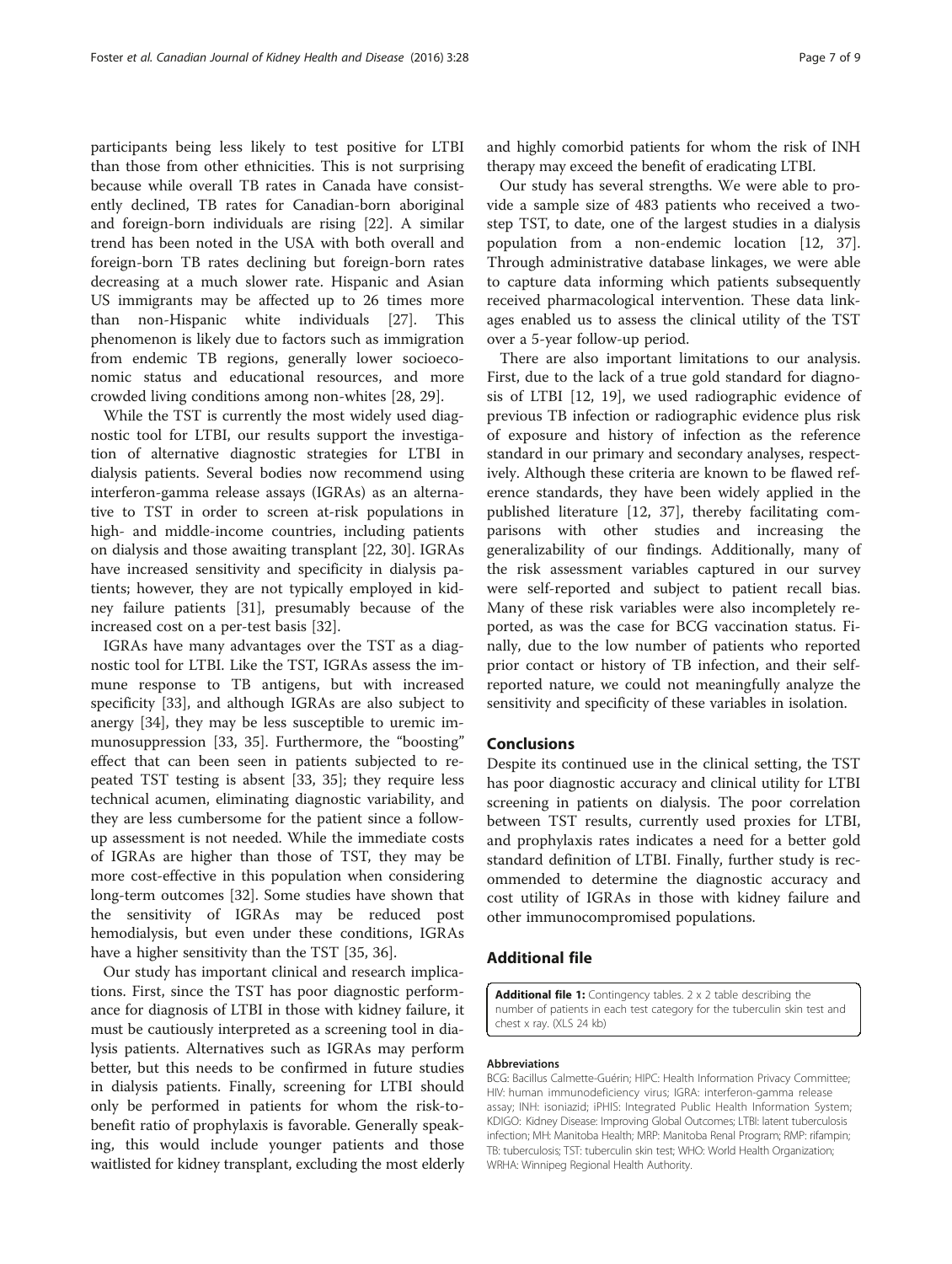## <span id="page-7-0"></span>Competing interests

The authors declare that they have no competing interests.

#### Authors' contributions

RF participated in the acquisition, analysis, or interpretation of data and drafting of the manuscript. TF was integral in the acquisition, analysis, and interpretation of data, drafting of the manuscript, statistical analysis; and administrative and technical support. CR was involved in the development of the study concept and design, acquisition, analysis, and interpretation of data, critical revision of the manuscript for important intellectual content, and study supervision. BL aided in the acquisition, analysis, and interpretation of data as well as statistical analysis. NT was involved in the study concept and design, acquisition, analysis, and interpretation of data, critical revision of the manuscript for important intellectual content, and study supervision. PK participated in the study concept and design, acquisition, analysis, and interpretation of data, critical revision of the manuscript for important intellectual content, and administrative, technical, and material support, as well as study supervision. All authors read and approved the final manuscript.

#### Acknowledgements

Thomas W. Ferguson was supported by a Graduate Studentship from Research Manitoba. Navdeep Tangri is supported by the KRESCENT New Investigator Award and the MHRC Establishment Award. The KRESCENT New Investigator Award is a joint initiative of the Kidney Foundation of Canada, Canadian Institute of Health Research, and the Canadian Society of Nephrology. Souradet Shaw, BA, MSc Community Health Sciences and PhD candidate from the University of Manitoba Department of Community Health was integral in the acquisition of data from the Integrated Public Health Information Services. Ms. Frann Martens de Ponte, RN from the Winnipeg Regional Health Authority provided all data sheets from the Tuberculin Skin Test initiative.

#### Funding

No specific funding was obtained for this study.

#### Author details

<sup>1</sup>Seven Oaks General Hospital Renal Program, 2PD12 - 2300 McPhillips Street, Winnipeg, MB R2V 3M3, Canada. <sup>2</sup>Chronic Disease Innovation Centre, Seven Oaks General Hospital, Winnipeg, Canada. <sup>3</sup>Department of Medicine, University of Manitoba, Winnipeg, Canada.

# Received: 5 November 2015 Accepted: 19 April 2016 Published online: 07 June 2016

#### References

- 1. World Health Organization. Global Tuberculosis Report. 2014.
- 2. Nuermberger E, Bishai WR, Ph D, Grosset JH. Latent tuberculosis infection. Semin Respir Crit Care Med. 2004;25(3):317–36.
- 3. Schmidt S, Westhoff TH, Krauser P, Ignatius R, Jankowski J, Jankowski V, et al. The uraemic toxin phenylacetic acid impairs macrophage function. Nephrol Dial Transplant. 2008;23(11):3485–93. Available from: [http://www.ncbi.nlm.](http://www.ncbi.nlm.nih.gov/pubmed/18480077) [nih.gov/pubmed/18480077](http://www.ncbi.nlm.nih.gov/pubmed/18480077).
- 4. Zeltzer E, Bernheim J, Mb K, Zeeli D, Rathaus M. Diminished chemokine and cytokine-induced adhesion of CD4+ T cells to extracellular matrix ligands in patients with end-stage renal failure. Isreal Med Assoc J. 2000;2(April):2–6.
- 5. Richardson RMA. The diagnosis of tuberculosis in dialysis patients. Semin Dial. 2012;25(4):419–22. Available from: [http://www.ncbi.nlm.nih.gov/](http://www.ncbi.nlm.nih.gov/pubmed/22694662) [pubmed/22694662.](http://www.ncbi.nlm.nih.gov/pubmed/22694662)
- 6. Chia S, Karim M, Elwood RK, Fitzgerald JM. Risk of tuberculosis in dialysis patients: a population-based study. Int J Tuberc Lung Dis. 1998;2(July):989–91.
- 7. Passalent L, Khan K, Richardson R, Wang J, Dedier H, Gardam M. Detecting latent tuberculosis infection in hemodialysis patients: a head-to-head comparison of the T-SPOT.TB test, tuberculin skin test, and an expert physician panel. Clin J Am Soc Nephrol. 2007;2(1):68–73. Available from: [http://www.ncbi.nlm.nih.gov/pubmed/17699389.](http://www.ncbi.nlm.nih.gov/pubmed/17699389)
- 8. Linquist JA, Rosaia CM, Riemer B, Heckman K, Alvarez F. Tuberculosis exposure of patients and staff in an outpatient hemodialysis unit. Am J Infect Control. 2002;30(5):307–10. Available from: [http://linkinghub.elsevier.](http://linkinghub.elsevier.com/retrieve/pii/S0196655302000081) [com/retrieve/pii/S0196655302000081.](http://linkinghub.elsevier.com/retrieve/pii/S0196655302000081)
- Hickson L, McPherson C, Kwalick D, DeFriez V, Todd R, Ijaz K, et al. Tuberculosis transmission in a renal dialysis center—Nevada, 2003. Morb Mortal Wkly Rep. 2003;53(37):873–5.
- 10. Malik GH, Al-Harbi AS, Al-Mohaya S, Al-Khawajah H, Kechrid M, Al Hassan AO, et al. Eleven years of experience with dialysis associated tuberculosis. Clin Nephrol. 2002;58(11):356–62. Available from: [http://www.dustri.com/article\\_](http://www.dustri.com/article_response_page.html?artId=232&doi=10.5414/CNP58356&L=0) [response\\_page.html?artId=232&doi=10.5414/CNP58356&L=0.](http://www.dustri.com/article_response_page.html?artId=232&doi=10.5414/CNP58356&L=0)
- 11. Shankar MSR, Aravindan AN, Sohal PM, Kohli HS, Sud K, Gupta KL, et al. The prevalence of tuberculin sensitivity and anergy in chronic renal failure in an endemic area: tuberculin test and the risk of post-transplant tuberculosis. Nephrol Dial Transplant. 2005;20(12):2720–4. Available from: [http://www.](http://www.ncbi.nlm.nih.gov/pubmed/16188895) [ncbi.nlm.nih.gov/pubmed/16188895](http://www.ncbi.nlm.nih.gov/pubmed/16188895).
- 12. Ferguson TW, Tangri N, Macdonald K, Hiebert B, Rigatto C, Sood MM, et al. The diagnostic accuracy of tests for latent tuberculosis infection in hemodialysis patients: a systematic review and meta-analysis. Transplantation. 2014;00(00):1–7. Available from: [http://www.ncbi.nlm.nih.](http://www.ncbi.nlm.nih.gov/pubmed/25286055) [gov/pubmed/25286055.](http://www.ncbi.nlm.nih.gov/pubmed/25286055)
- 13. Centers for Disease Control and Prevention. Guidelines for preventing the transmission of Mycobacterium tuberculosis in health-care settings, 2005. Morb Mortal Wkly Rep. 2005;54:1–141.
- 14. Bromberg JS, Fairchild RL, Feng S, Kaplan B, Barr ML, Grady JO, et al. Kidney Disease: Improving Global Outcomes (KDIGO) transplant work group. KDIGO clinical practice guideline for the care of kidney transplant recipients. Am J Transplant. 2009;9 Suppl 3:S1–157. Available from: [http://www.kdigo.org/](http://www.kdigo.org/clinical_practice_guidelines/pdf/TxpGL_publVersion.pdf) [clinical\\_practice\\_guidelines/pdf/TxpGL\\_publVersion.pdf.](http://www.kdigo.org/clinical_practice_guidelines/pdf/TxpGL_publVersion.pdf)
- 15. Centers for Disease Control and Prevention. Targeted tuberculin testing and treatment of latent tuberculosis infection. Am J Respir Crit Care Med. 2000;161(Supplement: American Thoracic Society/Centers for Disease Control and Prevention):S221–47.
- 16. Hoffmann M, Tsinalis D, Vernazza P, Fierz W, Binet I. Assessment of an interferon-gamma release assay for the diagnosis of latent tuberculosis infection in haemodialysis patient. Swiss Med Wkly. 2010;140(19–20):286–92.
- 17. Redelman-Sidi G, Sepkowitz KA. IFN-γ release assays in the diagnosis of latent tuberculosis infection among immunocompromised adults. Am J Respir Crit Care Med. 2013;188(4):422–31. Available from: [http://www.ncbi.](http://www.ncbi.nlm.nih.gov/pubmed/23262514) [nlm.nih.gov/pubmed/23262514.](http://www.ncbi.nlm.nih.gov/pubmed/23262514)
- 18. Statistics Canada. Provincial and international in-, out- and net-migration estimates, by provincial regions, table 111–0027. 2011. Available from: <http://www5.statcan.gc.ca/cansim/a26>
- 19. Triverio P-A, Bridevaux P-O, Roux-Lombard P, Niksic L, Rochat T, Martin P-Y, et al. Interferon-gamma release assays versus tuberculin skin testing for detection of latent tuberculosis in chronic haemodialysis patients. Nephrol Dial Transplant. 2009;24(6):1952–6. Available from: [http://www.ncbi.nlm.nih.](http://www.ncbi.nlm.nih.gov/pubmed/19164327) [gov/pubmed/19164327](http://www.ncbi.nlm.nih.gov/pubmed/19164327).
- 20. Wauters A. The value of tuberculin skin testing in haemodialysis patients. Nephrol Dial Transplant. 2004;19(2):433–8. Available from: [http://ndt.](http://ndt.oxfordjournals.org/cgi/doi/10.1093/ndt/gfg569) [oxfordjournals.org/cgi/doi/10.1093/ndt/gfg569](http://ndt.oxfordjournals.org/cgi/doi/10.1093/ndt/gfg569).
- 21. Mack U, Migliori GB, Sester M, Rieder HL, Ehlers S, Goletti D, et al. LTBI: latent tuberculosis infection or lasting immune responses to M. tuberculosis? A TBNET consensus statement. Eur Respir J. 2009;33(5):956–73. Available from: [http://www.ncbi.nlm.nih.gov/pubmed/19407047.](http://www.ncbi.nlm.nih.gov/pubmed/19407047)
- 22. Canadian Thoracic Society and the Public Health Agency of Canada. Canadian Tuberculosis Standards. 7th ed. 2014.
- 23. Wolfe RA, Merion RM, Roys EC, Port FK. Trends in organ donation and transplantation in the United States, 1998–2007. Am J Transplant. 2009;9(4 Pt 2):869–78. Available from: [http://www.ncbi.nlm.nih.gov/](http://www.ncbi.nlm.nih.gov/pubmed/19341412) [pubmed/19341412](http://www.ncbi.nlm.nih.gov/pubmed/19341412).
- 24. Macrae J, Friedman AL, Friedman EA, Eggers P. Live and deceased donor kidney transplantation in patients aged 75 years and older in the United States. Int Urol Nephrol. 2005;37(3):641–8. Available from: [http://www.ncbi.](http://www.ncbi.nlm.nih.gov/pubmed/16307355) [nlm.nih.gov/pubmed/16307355.](http://www.ncbi.nlm.nih.gov/pubmed/16307355)
- 25. Woeltje K, Mathew A, Rothstein M, Seiler S, Fraser V. Tuberculosis infection and anergy in hemodialysis patients. Am J Kidney Dis. 1998;31(5):848–52. Available from: [http://linkinghub.elsevier.com/retrieve/pii/S0272638698700551.](http://linkinghub.elsevier.com/retrieve/pii/S0272638698700551)
- 26. Mancuso JD, Tribble D, Mazurek GH, Li Y, Olsen C, Aronson NE, et al. Impact of targeted testing for latent tuberculosis infection using commercially available diagnostics. Clin Infect Dis. 2011;53(3):234–44. Available from: [http://www.pubmedcentral.nih.gov/articlerender.](http://www.pubmedcentral.nih.gov/articlerender.fcgi?artid=3202318&tool=pmcentrez&rendertype=abstract) [fcgi?artid=3202318&tool=pmcentrez&rendertype=abstract.](http://www.pubmedcentral.nih.gov/articlerender.fcgi?artid=3202318&tool=pmcentrez&rendertype=abstract)
- 27. Alami NN, Yuen CM, Miramontes R, Pratt R, Price SF. Trends in tuberculosis—United States, 2013. Morb Mortal Wkly Rep. 2014;63(11):229–33.